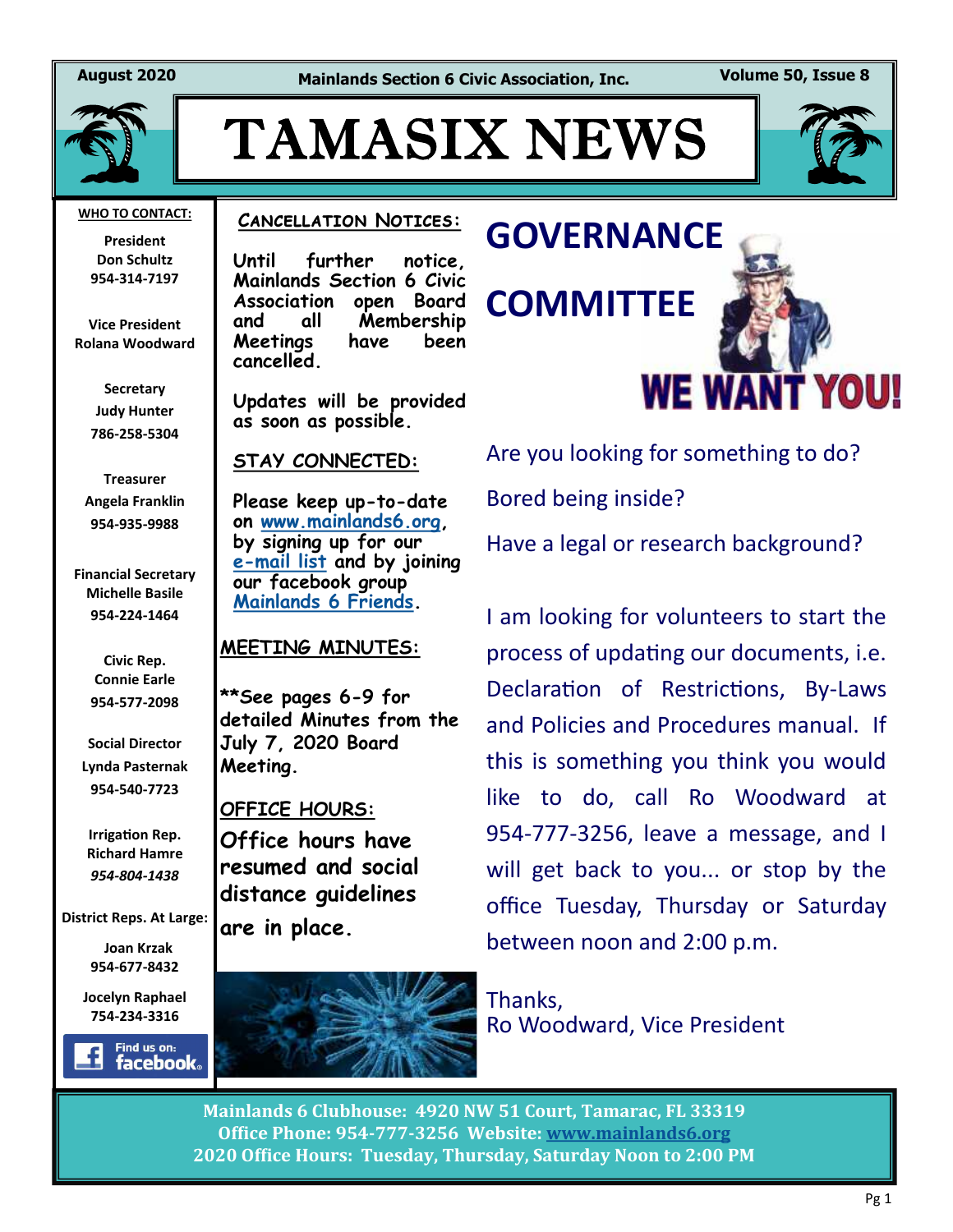## **TAMASIX**

## **2020 Advertising Rates**

For more information, please contact **Corinne Hamre** at **954-804-5789**. All advertisements require a signed contract. Please understand that all advertisements must be paid for prior to appearing in the TAMASIX. HALF PAGE QUARTER PAGE

**SEE RATES**



BUSINESS CARD

 FULL PAGE (8 ½ X 11") 12 Issues- \$451 (\$38 per ad) 6 Issues- \$252 (\$42 per ad) 1 Issue- \$45

> 12 Issues- \$341 (\$28 per ad) 6 Issues- \$192 (\$32 per ad)

1 Issue- \$35

12 Issues- \$231 (\$19 per ad)

6 Issues- \$132 (\$22 per ad)

1 Issue- \$25

12 Issues- \$154 (\$13 per ad)

6 Issues- \$90 (\$15 per ad)

1 Issue- \$20

## *Social Activities*

*Reminder that all Activities in Mainlands Section 6 are postponed until further notice.* 

*This includes:*

*-Arts & Crafts -Book Club -Cards/Games -Hair Cuts -Happy Hour -Horse Racing -Movie Night -Texas Hold'em*



back<br>Soon



**WE BUY YOUR HOUSE 4 CASH ANY CODITION. CLOSE IN TEN DAYS 0 CLOSING COST TO YOU NO LISTING FEES TO YOU I LIVE IN MAINLANDS 6 CALL ME FOR A QUOTE TONI 732-300-4477 WE BUY ESTATES**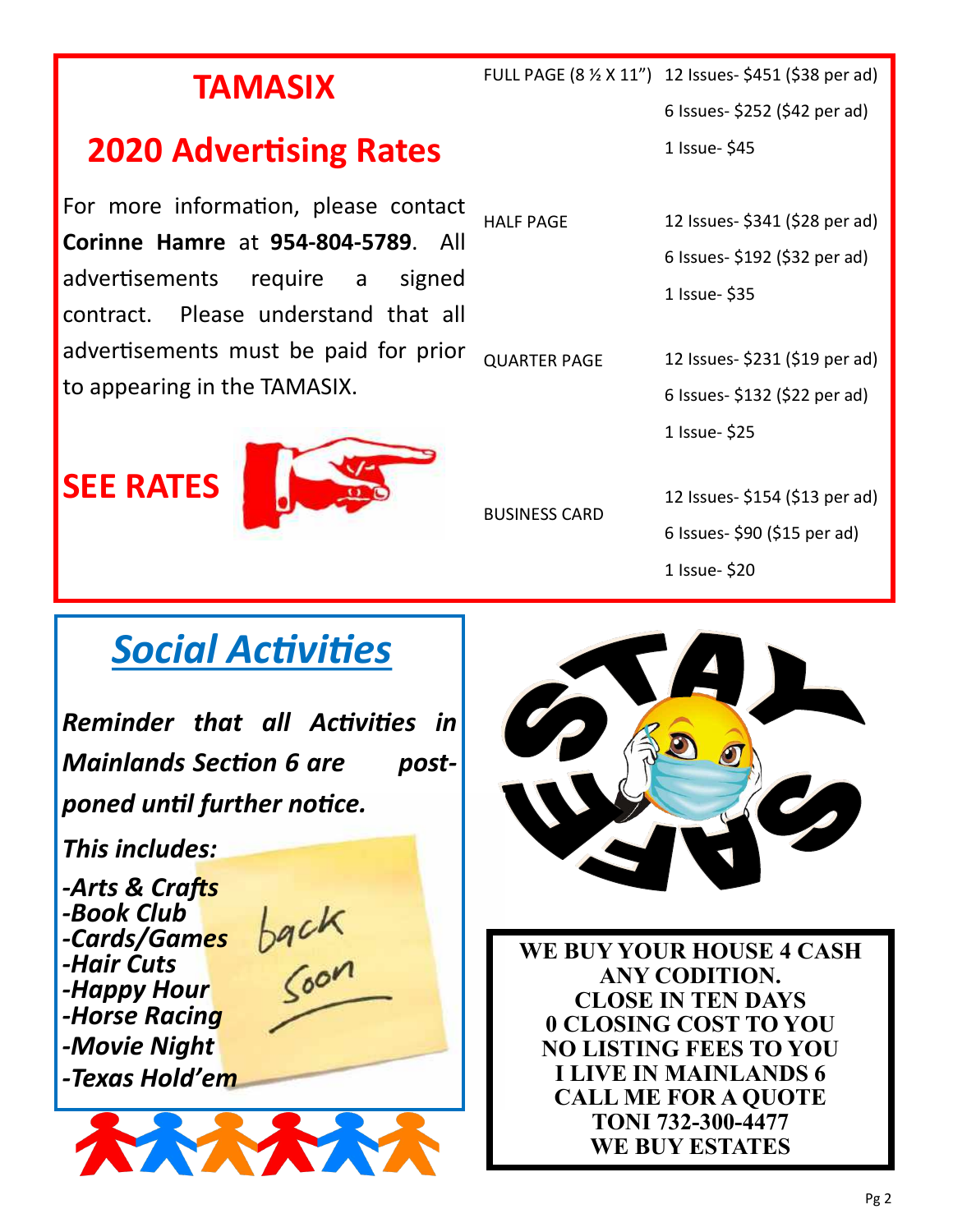*From The Desk Of...* 

### **PRESIDENTS MESSAGE**

Dear Residents:

Covid-19 has really cramped our style!! It has been exceedingly difficult keeping the pools closed, but the Board has remained diligent in their views for the safety and welfare of our residents based on the new numbers from the County.

We have been advised that the City of Tamarac has closed their parks and recreation pools; Coral Springs has closed all their pools and recreation facilities as well. We are keeping up with the City and County demands regarding the virus.

Some have argued that our pools are just for the residents, however, that is not the case when a resident has their grandchildren over with other family members to enjoy the pools and then they become more like "public pools" with possible exposure to the virus. We will keep you posted of any changes to this decision.

Pay your quarterly Maintenance FEES! If you did not pay your July quarterly payment before July 20th then a \$25 late fee has been applied to your account. We depend on your maintenance fees to keep our community running smoothly. There are consequences for not paying your quarterly maintenance fees. We don't want to place a lien on your property for lack of payment to the association, but we will if we have to.

PROJECTS: The Board just approved an awning for the back of the clubhouse. It will take around 3-4 months to have it installed with proper Tamarac Building Department Permits. We are in the process of getting approval for pressure cleaning of all pavers and sealing them for longer wear. There is also a landscaping project in the works for the island between the pools.

Wi-Fi at the pool area will now be available to residents. There have been many complaints about not being able to access the internet to read a book around the pool area or in the Clubhouse. That issue has now been resolved.

The Renovation Committee will be starting the arduous process of designing a new interior for the Clubhouse and will start meeting regularly. As we get the bids in place and Board approval, we will let you know of more upgrades that are planned for our community.

There have been a great deal of maintenance issues we have been faced with replacing or repairing and we are getting all these things done.

Stay well and be safe,

Don Schultz President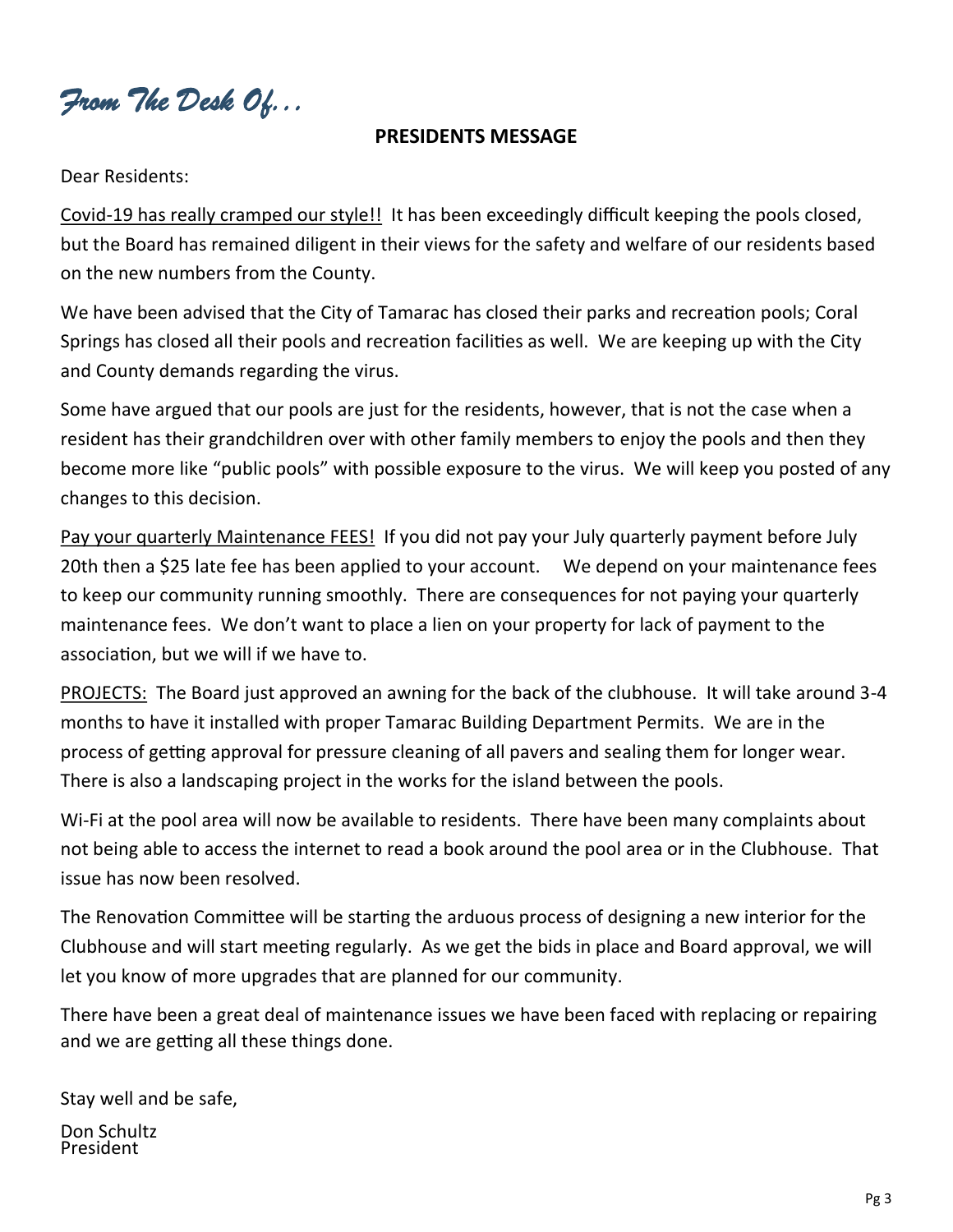### **A Note From Our Civic Representative…**

Are you interested in how our City works or how to get what you need done.

In this time of all City buildings closed because of the pandemic here is a **The City For Your Life** great tool to help you find your answers. [cityoftamarac.gov](http://cityoftamarac.gov/)

You will see Corona Virus updates. Information on City Commission Meetings. State, Federal and Local Resources as well as the following list of Departments.

**Building** View information about ADA compliance, building code regulations, required inspections, and licenses and permits.

**City Clerk** Read about the responsibilities of the city clerk and the various records the office manages.

**City Manager** Meet the city manager and review the Tamarac's vision, mission, and values.

**Community Development** Find out about city ordinances related to code compliance, the building inspection process, economic incentives for businesses, and more.

**Financial Services** View the city's financial reports, learn about its annual budget, and find information about utility billing options.

**Fire Rescue** Find information about services offered through the Tamarac Fire Department, as well as fire safety tips that may help keep you and your family safe during an emergency.

**Police** Access the Broward Sheriff's Office website to learn about their divisions, community programs, and organization, police, Tamarac police

**Public Services** Access information relating to sewer services, storm water issues, street and traffic maintenance, utilities, and the city's water system.

As your Civic Rep you may email me at sunshine 5538@yahoo.com if you have any questions. Connie Earle

## **KINGS AIR CONDITIONING, LLC**

- **SERVICE**
- MAINTENANCE
- INSTALLATIONS

CONTACT:

954-399-7256

954-601-6450

**\*\*FREE SERVICE CALLS TO ALL MAINLANDS 6 RESIDENTS** 

## LICENSED & INSURED

### CAC # 1819893





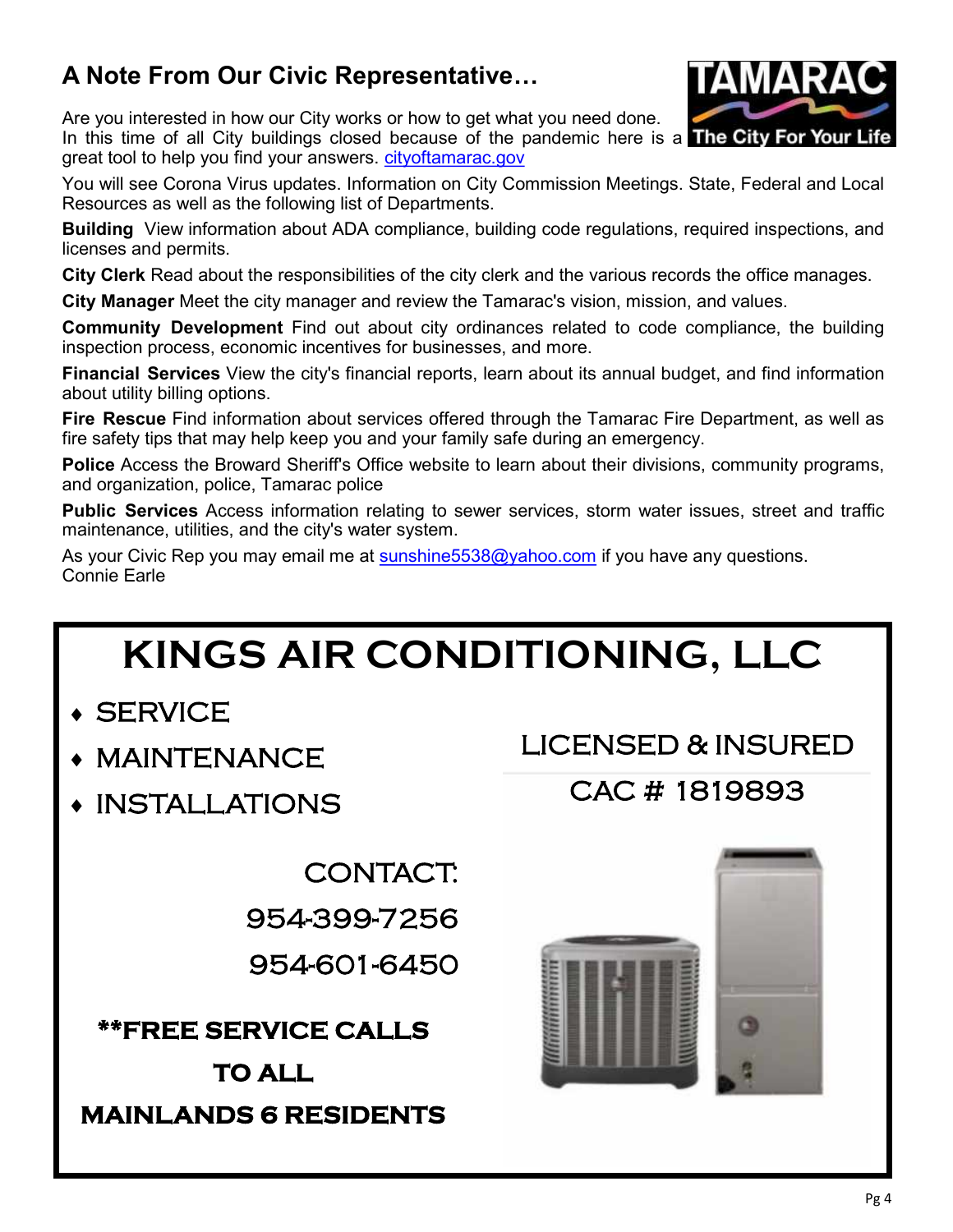## Compliance Committee

**The Compliance Committee has reported:**

- **With their first round of violation notices handed out, 80% of the issues have been resolved! The Compliance Committee thanks those Mainlands 6 owners and residents for bringing their homes and properties into compliance.**
- **90% of homes do not have Mainlands 6 designated stickers on their cars. The sticker belongs on the back windshield on the lower left side. All cars belonging to residents MUST have this sticker displayed. It is a safety issue and helps to manage crime and know which cars belong in our neighborhood.**
- **Over 100 violation notices were given out due to overgrown trees. Hurricane Season is upon us and we need to keep our trees trimmed properly. A second round of notices will be going out soon to those that have not complied. Finally, a third warning can go out if those violations are not fixed.**
- **Please understand, after your property has received a third violation notice/warning for the same issue(s), fines may be issued to the property.**



 **The Compliance Committee** 

 **is still seeking volunteers!**

**Please call Antoinette Diricco 732-300-4477**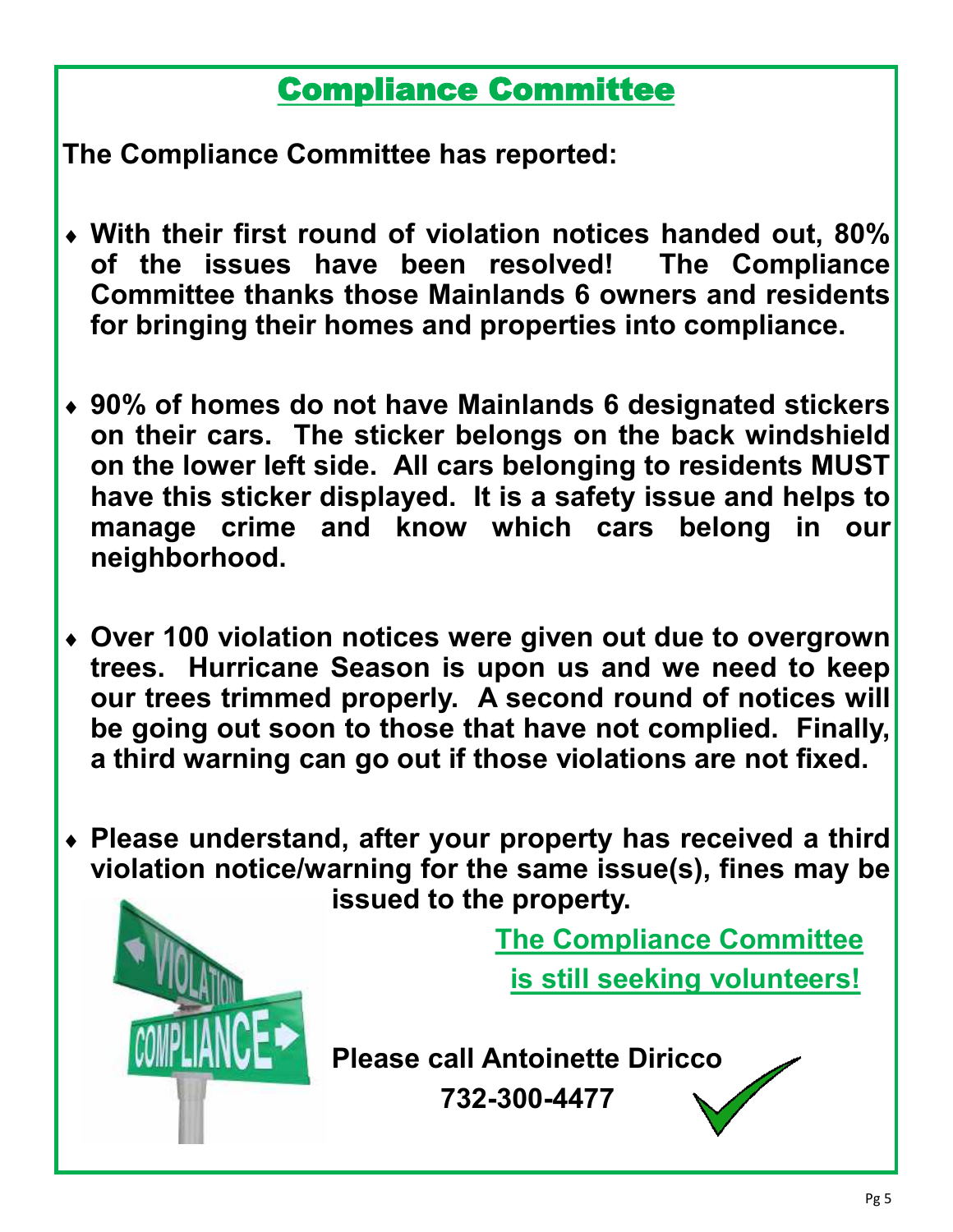

## THIS IS **A PRIME SPOT FOR YOUR AD**

## **DON'T YOU THINK?**



### **Mainlands Section 6 Civic Association Board Meeting Minutes July 7, 2020—DRAFT MINUTES**

**The Board Members are following guidelines set forth by the State by wearing masks and sitting six feet apart. This meeting was noticed on the bulletin board outside the clubhouse.**

**CALL MEETING TO ORDER:** President Schultz called the meeting to order at 7:04 PM.

**ROLL CALL OF BOARD MEMBERS:** Present were: Don Schultz, Ro Woodward, Carol Adams, Michelle Basile, Lynda Pasternak, Connie Earle, Jocelyn Raphael and Joan Krzak. Richard Hamre participated in the meeting via phone. Absent was Angela Franklin.

**APPROVAL OF MINUTES**: Upon motions, to approve with corrections, made by Ro and seconded by Connie, the Minutes of the June 2, 2020 and June 18, 2020 were moved and unanimously **voted** by the Board.

### **FINANCIAL REPORTS:**

**Treasurer's Report:** Since Angela was not in attendance, she submitted the Treasurer's Report via text. **Financial Secretary's Report**: Michelle stated that there is no Financial Report. Michelle requested that the maintenance payment ads listed in the TAMASIX need updating. Michelle recommended that statements be included within each notification letter to residents in arears. This was agreed upon at the last meeting and, therefore, statements will be included as a helpful piece of information to residents. **BOARD MEMBER REPORTS:** 

**President's Report:** Don advised that he sent a letter to **Rose Moundation** hotifying her that her maintenance payments are in the arears. He will follow up with a second letter via Certified Mail to confirm receipt. Don advised that Internet will be installed, in the clubhouse, this coming Wednesday. Also, the office air conditioner will be installed this week. Roof tiles should be arriving this week for installation next week. **Secretary's Report:** No report, only submission of previously approved Minutes.

*...Continued on Page 7*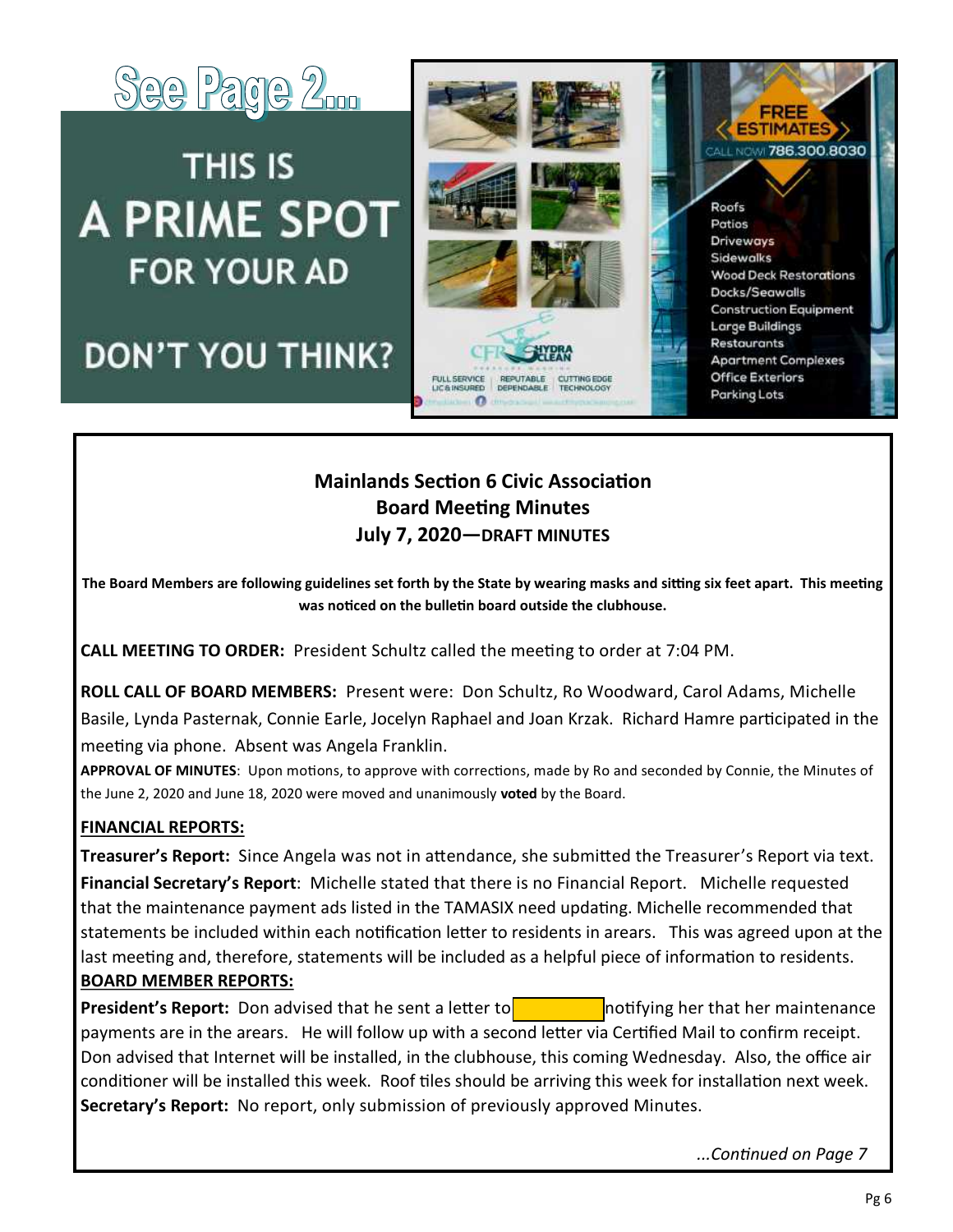**Civic Report**: Connie suggested that Mainland's residents should look over the City of Tamarac Website to review the many projects the City is spending our money on.

**Social Director:** Lynda stated that she has contacted a DJ for the proposed Labor Day event. She stated that the DJ submitted an invoice for a down payment to hold the date. Connie did not feel money should be given ahead of time since we are not certain that the event will even be held. The Board concurred. Lynda stated that she would notify the DJ.

Michelle brought up the fact that ceiling tiles, within the clubhouse, are falling and in need of repair. Don advised that the ceiling tiles will be repaired upon completion of the clubhouse roof.

**Irrigation Report:** Richard stated that we have been having significant water pressure issues within the last few weeks. One of the reasons is that the pump filter screens are clogged and need to be cleaned. Also, with the heat, there has been extensive algae on the screens. Richard discussed this with Jim Daley. They found a diver willing to take on the job. Jim advised Charlie Matteson, who stated it was too much money. Richard discussed this with Don and they concurred that it had to be done. If we don't do something, no one in the community will have water. The payment can be negotiated later. The divers are available to come in on Wednesday. That should provide an immediate solution to the community's water pressure problem.

Richard also discussed the fact that pump #2 must be replaced. He advised that Mr. Matteson stated that the Irrigation Board has received a quote and awaiting a second quote. He doesn't know if the Irrigation Board is going to attempt to get 3 quotes, if they can find 3 quotes, as required by their by-laws. Richard stated that he'll continue working on getting the pump replaced but that it was not as urgent as working on the screens to get the water pressure back in place. He's also attempting to solve all complaints that have been received.

Connie wanted to remind the Board that according to a letter sent by Matteson, he states, "I have not yet received the required number of quotes but expect to have the required number by next week." Connie stated that "next week" was last month.

Ro asked if Charlie Matteson has been notified that the screens are going to be cleaned. Richard stated that Jim was notifying Charlie and if there were any problems after the notification, Jim was to contact Don.

### **District Representative Reports:**

**Joan Krzak:** Joan notified the Board of the cards mailed to Mainlands residents. Joan also stated that there have been kids from the new development in her yard and garden with a rifle and shooting something in the trees. Lynda stated that the other section's school bus is dropping kids off to get from our community to the other.

**Jocelyn Raphael:** Jocelyn stated that during his patrolling, he saw a new fence and tiles located on NW 51<sup>st</sup> Avenue. He has provided the exact info to Don.)

### **OLD BUSINESS:**

**Awnings:** Don advised that quotes for awnings were in each of the Board member's packets. The following quotes were received: Happy House (\$21,319.52) which is a metal awning able to withstand NOA 175 mph wind load; A to Z Awnings (\$11,088.00) a vinyl awning and Awnings of Hollywood (\$23,700) heavy duty vinyl. Michelle asked if we really want to spend this amount of money on an awning.

*...Continued on Page 8*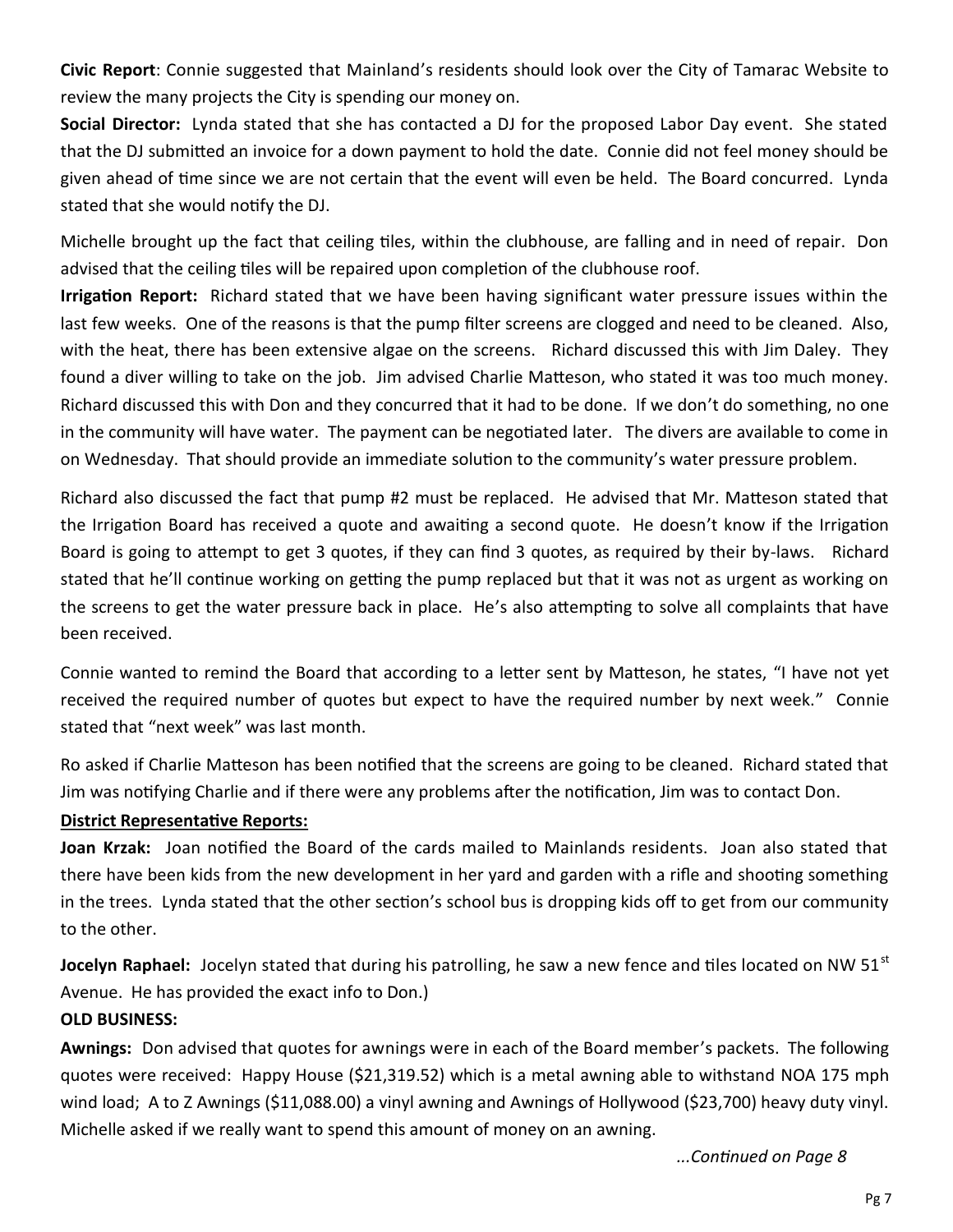Richard stated that we owe this to the community so they can sit in the shade. Richard felt it was a wise investment for the long tern and is in support of Happy House. We should start the wheels turning because the longer we wait the more costly it will be.

Following further discussion, a motion was made by Ro, seconded by Connie and unanimously **VOTED** by the Board to award the contract for the clubhouse awning to Happy House in the amount of \$21,319.52.

**Governance Committee:** Discussion was held with regard to establishing a Governance Committee for the purpose of updating the Policies & Procedures and Declarations. Don advised that we already have an update of the Policies & Procedures that was completed a couple years back. This update was never brought before the Board and nothing was ever done by the Board. We can cut down work by utilizing this update. Ro advised that a member of the Board of Directors heads up the committee and selects committee members. Who would like to volunteer? Joan stated she would like to be on the committee.

Richard stated that he would agree to be on the committee but not a Chair. Following discussion, it was determined that Ro will chair a 5-member committee. Michelle will ask her husband, Michael, to see if he would be willing to serve as a member. An ad will be placed in the TAMASIX seeking residents who might be interested in taking part in this committee.

**Pool/Public Meetings:** Upon motion duly made and seconded, it was unanimously **VOTED** by the Board that the pools will not be opened until further discussion at the August Board meeting and the August Board meeting will not be opened to the public. Both decisions due to the increasing numbers of the Coronavirus in Broward County. An article will be posted in the TAMASIX advising of this vote.

**Landscaping pool area:** Upon motion duly made and seconded, it was unanimously **VOTED** to **TABLE** discussion on landscaping within the pool area.

**Qwire:** A contract for monthly maintenance for the security cameras and FOB system was reviewed and discussed. Upon motion duly made by Connie Earle and seconded by Carol Adams, it was unanimously **VOTED** to approve a contract with Qwire for \$3,600 annually. This price to include all support and maintenance schedules plus warranty which would include advanced hardware replacement at no cost to the Association for: cameras, brackets, mounting hardware and cables, computer and software and access control.

**Pressure Cleaning and Sealing Pool Deck & Sidewalks around building:** Upon motion duly made and seconded, it was unanimously **VOTED to TABLE** discussion on pressure cleaning & sealing until the August Board meeting.

**Painting Clubhouse Facia Boards:** It was determined that the clubhouse facia boards will be painted by Jacques, in the amount of \$300.

### **OPEN FORUM:**

Connie stated that, if no signs were going to be installed on the empty poles located at both the east and west clubhouse parking areas, the poles should be removed. Don stated that he will look into her concern.

Richard stated the poles on the new welcome sign entering from Rock Island Road is twisted and should be repaired. Also, Richard expressed his concern that the recent letter, received from our lawyer, with erroneous information must be addressed. Don stated that he will address it tomorrow.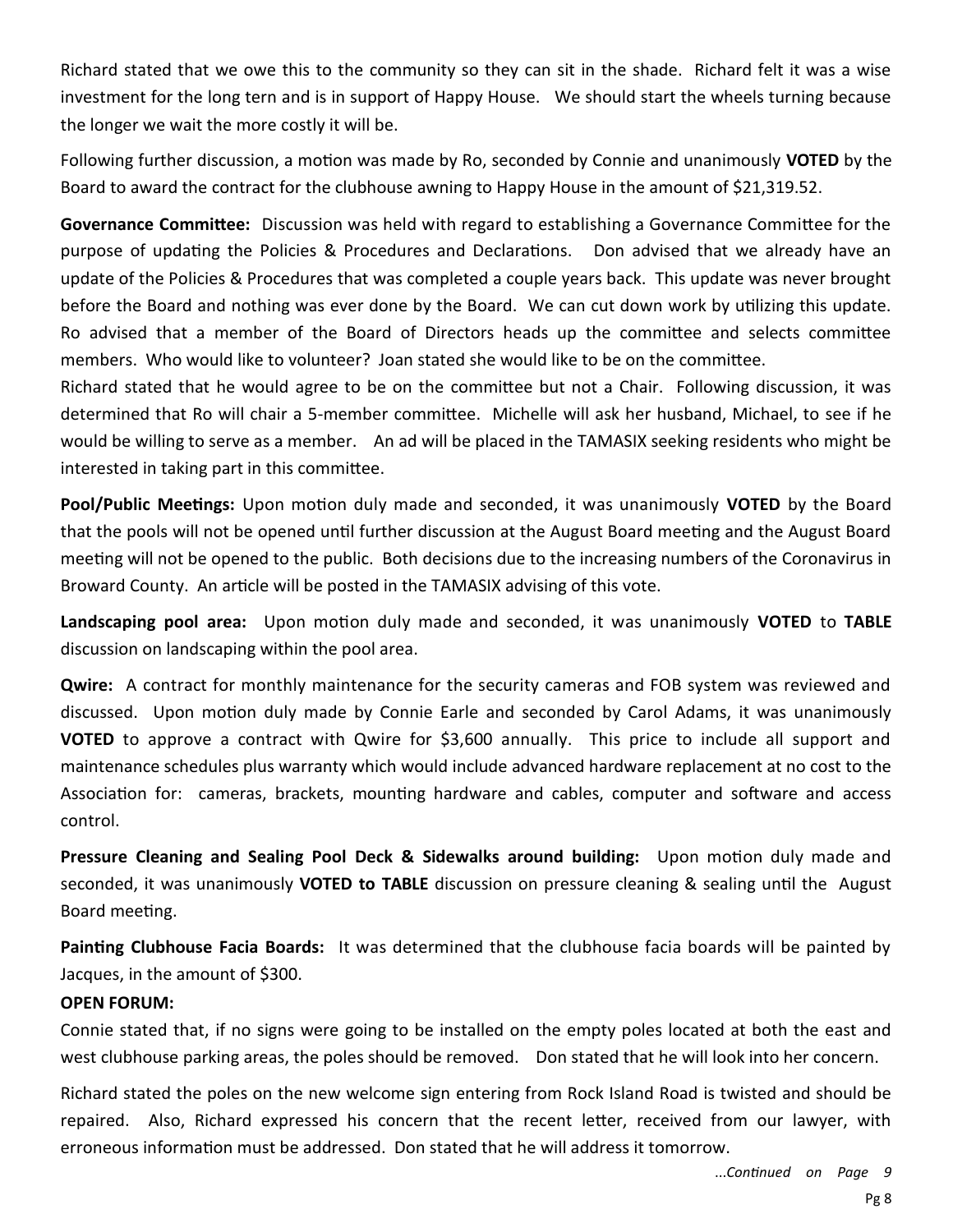### *Board Minutes Continued…*

**Lynda Pasternack:** Lynda advised the board members that she, her husband and Mom & Dad are relocating to Tennessee. Although sorry to see her go, the Board members wished her well.

**ADJOURNMENT:** Upon motion duly made and seconded, it was unanimously **VOTED t**o adjourn the meeting at 8:50 PM.

Respectfully submitted: Carol J. Adams, Secretary





5904 Paradise Place Tamarac, FL 33321

## 954-775-7542

"Available 7 days and eve-

INTERNET MARKETING SPECIALIST®

Mainlands@paradiserealtyinc.com

Sales, Leasing and Property **Management Services** 





### **Senior Housing Shoppers Turn to** the Internet For Their Research.

85% of senior home buyers go online to search for a home.

 $\blacksquare$ 49% of senior home buyers began their research online.

50% of senior home buyers first learned ■ about the home they eventually purchase online.

Senior home shoppers place high value on neighborhood information & interactive maps.

Good internet exposure and an experienced agent make a winning combination.





Residing in and Serving Tamarac for 31 years.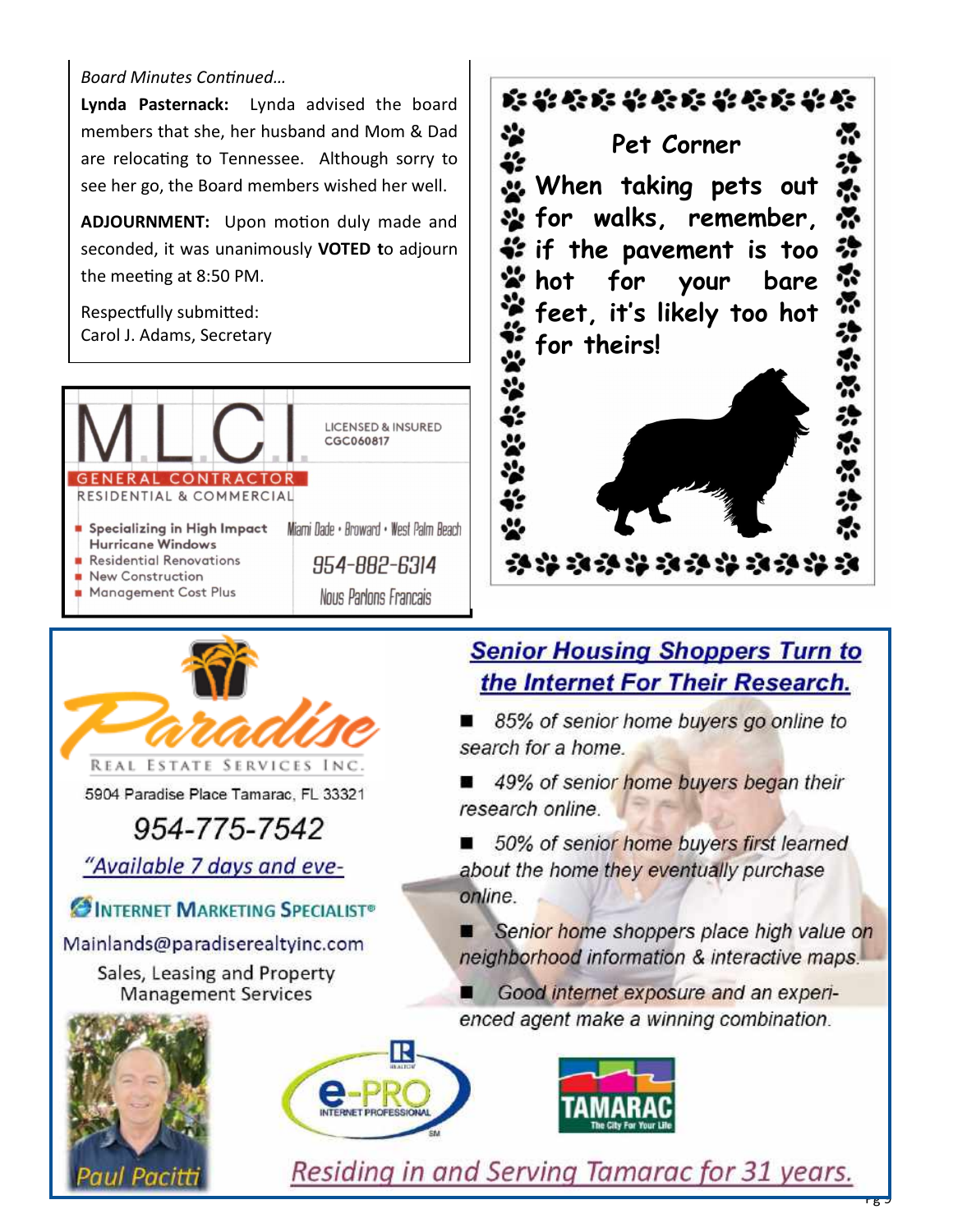## **IRRIGATION**



## **IRRIGATION UPDATE**

Well, we're now into one of the hottest months of the year and as I look around the community, I see healthy and vibrant lawns nearly everywhere.

We can certainly thank Mother Nature for much of that result, since the rains and the sunshine have most definitely worked in our favor.

But, we can also be thankful for the maintenance improvements recently undertaken to improve the overall effectiveness of the Irrigation System itself.

The first of those improvements involved the hiring of a professional diver to go down into the canals and clean the filtering screens for our system's pumps. This is typically a routine maintenance project, but it's one that's been long-ignored, until now. As a result of this work being done, the water pressure throughout the entire system improved immediately and dramatically.

The second improvement involves the re-building of Pump Motor #2 of that same irrigation system. That motor has been out of commission for more months than I care to remember, but now, the Irrigation Corporation stepped forward and had the motor removed, rebuilt and returned to its place. So, we now have a reliable back-up motor, ready to kick in, should either of the other two pump motors fail.

These are the kinds of tasks your irrigation fees are intended to support.

These are the kinds of tasks that should have been handled ages ago.

These are the kinds of tasks that cannot be overlooked.

Thanks,

Richard Hamre Irrigation Representative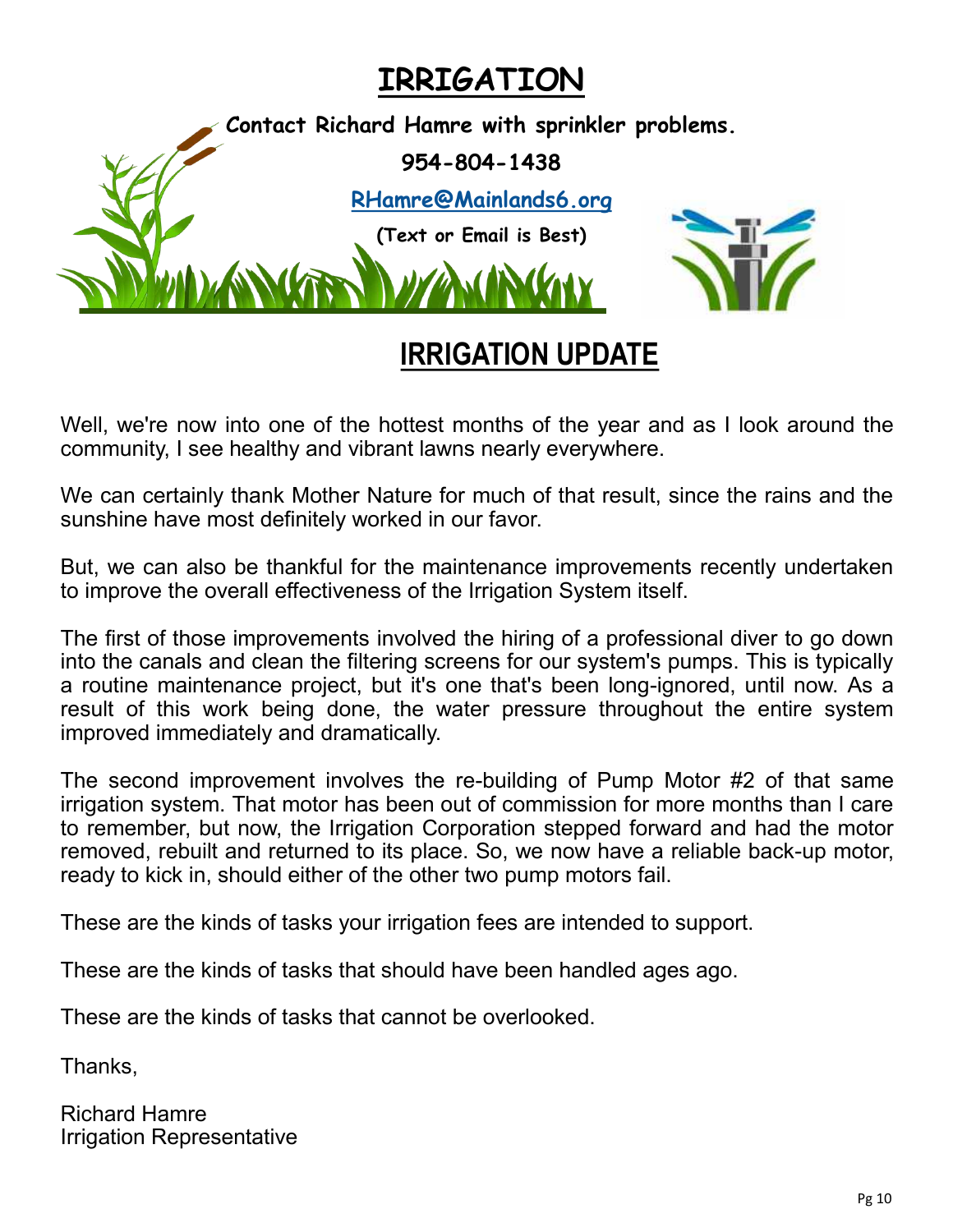*Please Welcome Our Newest Neighbors to Mainlands Section 6!*



*David & Ethel Cusolito- P 5300 NW 49th Ave.*

*Toki Group– Jason Pierre Louis- P 5406 NW 49th Terrace*

> *Mayra Fauret and Yvonne Rogriguez- P 5412 NW 49th Way*

*Hilma Gayle & Antonette Powell- P 5010 NW 50th Court*

> *David & Ethel Cusolito- P 5300 NW 49 Ave.*

*Pamela Lowell & James Matthew- P 5503 NW 50th Ave.*

> *Linzie Franklin Armstrong & Donna Koval 4931 NW 54th Court*

*Olga Reyes– L 4934 NW 55th Court*

## **Mainlands 6 Friendship Report**

**By: Joan Krzak** 



## **No Sympathy or Get Well Cards Were**

**Sent This Month.**

**If you know any neighbors who have had surgery or passed away, please contact Joan Krzak at 954-677-8432.**



**Disclaimer: Mainlands of Section 6 Civic Association does not endorse any advertisements or services listed in the TamaSix newsletter.**